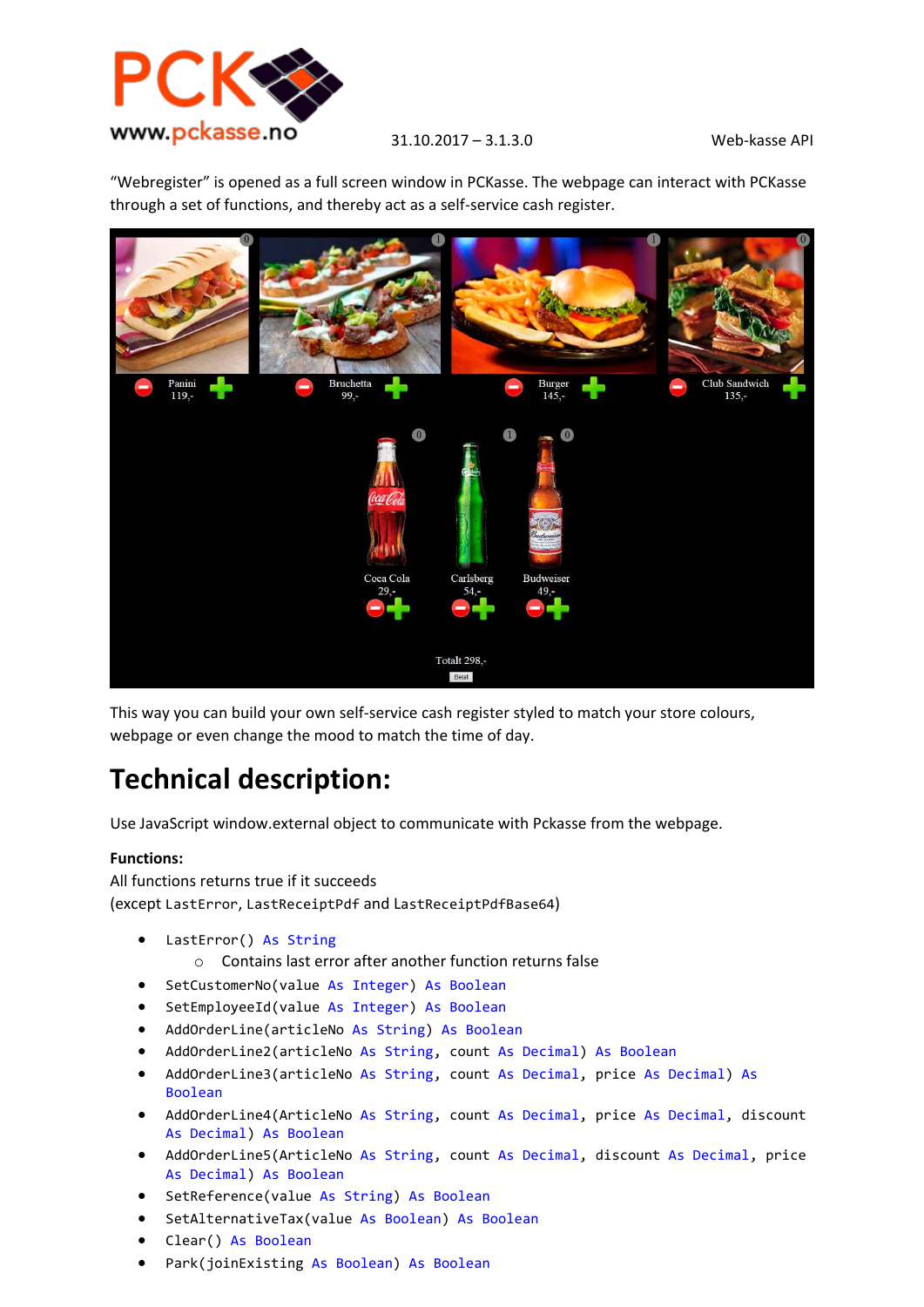

31.10.2017 – 3.1.3.0 Web-kasse API

- Pay() As Boolean
- PayByGiftcard(GiftCardNo As String) As Boolean
- PrintLastReceipt() As Boolean
- GenerateLastReceiptPdf() As Boolean
- LastReceiptPdf() As Byte()
- LastReceiptPdfBase64() As String
- EmailLastReceipt([to] As String, subject As String, body As String, bodyIsHtml As Boolean) As Boolean
- SaveToOrderTemplate(value As Integer) As Boolean
- GetArticleInfo(articleNo As String) As ArticleInfo
- GetArticleInfos(articleGroupId As Integer) As ArticleInfos
- GetTopXArticles(customerNo As Integer, weekday As Integer, noToReturn As Integer, weeksBack As Integer) As ArticleNoList
	- o Weekdays (0 any, 1 Monday, …, 7 Sunday)

## **Objects**:

- ArticleInfo
	- o ArticleNo As String
	- o Name As String
	- o Price As Decimal
	- o CountFromScale As Boolean
	- o Base64Image As String
	- o Base64ImageSrc As String
	- returns data:image/jpeg;base64,<Base64Image>
- ArticleInfos
	- o Length As Integer
	- o Item(index As Integer) As ArticleInfo
- ArticleNoList
	- o Length As Integer
	- o Item(index As Integer) As String

## Examples

<input type="button" value="Kvittering pr epost" onclick="if (window.external.EmailLastReceipt(prompt('Epost adresse for kvittering', "), 'Kassekvittering', 'Her er kassekvitteringa<br>>br>Hilsen Firmaet AS', true) == true) alert('Epost sendt'); else alert('Epost kunne dessverre ikke sendes!');" />

<input type="button" value="Sjekk error" onclick="alert(window.external.LastError())" />

<input type="button" value="Park order" onclick="window.external.Park(true);" />

```
<script type="text/javascript">
   function BuyTicket() {
     window.external.SetEmployeeId(1);
     window.external.SetCustomerNo(10000);
     window.external.AddOrderLine('100075');
     window.external.pay();
     window.external.SetEmployeeId(1);
     // pay() clears order. Need to set employee before EmailLastReceipt
     window.external.EmailLastReceipt(prompt('Epost adresse for kvittering', ''), 'Kassekvittering', 'Her er 
kassekvitteringa<br><br>Hilsen Firmaet AS', true);
   }
</script>
<script>
 var articles = window.external.GetArticleInfos(1);
  for (i=0;i<articles.length;i++) {
   document.write('<img src="' + articles.Item(i).Base64ImageSrc + '">');
  }
```